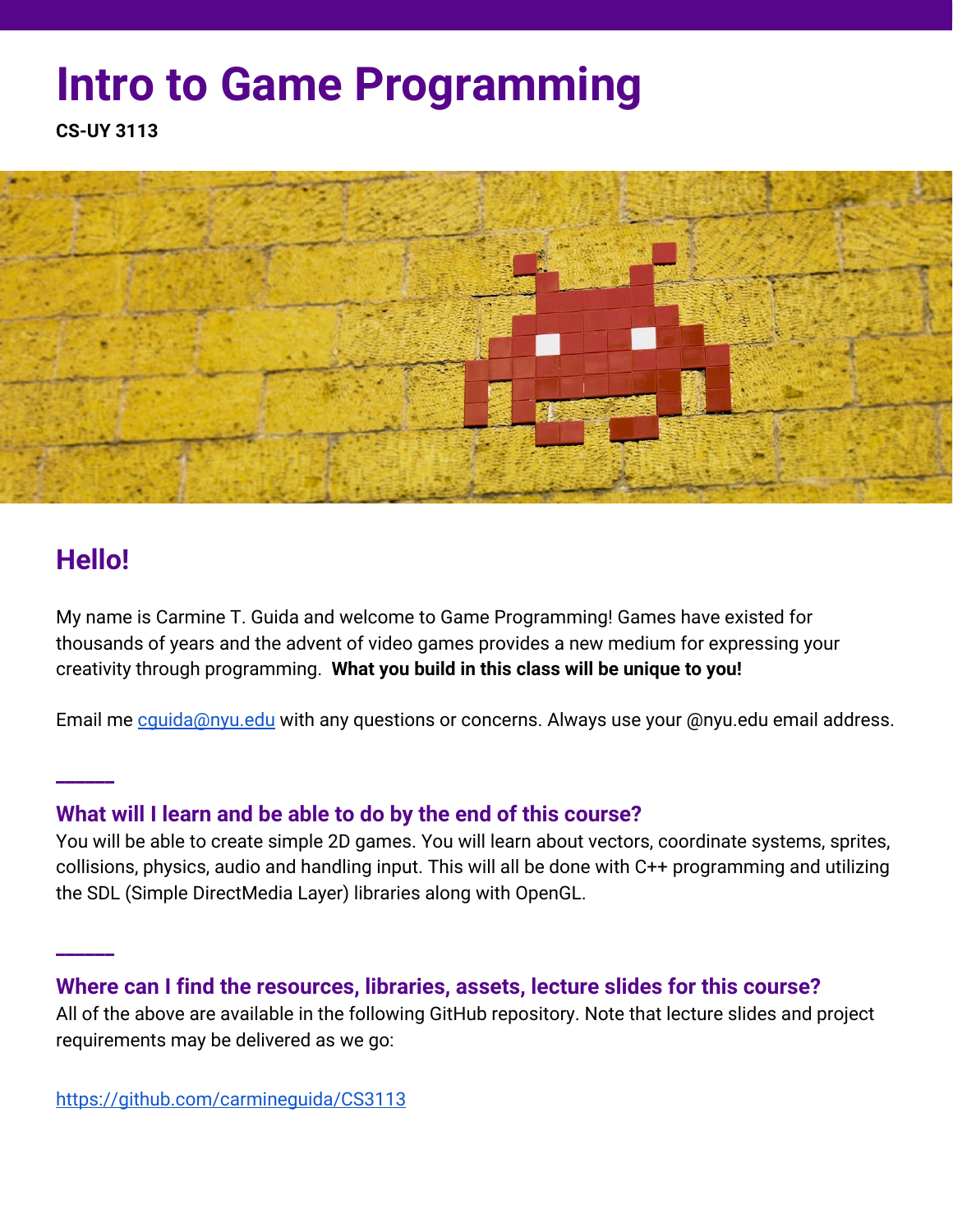#### **I noticed this class is online. Is there a specific time or day the class is held?**

This class is delivered asynchronously. **Every week there are lecture videos** provided. You can watch these videos during the week at a time and day that works for your schedule. However, be aware that **there are deadlines** and something is usually **due every week** if not every other week. There is no textbook for this course. All instruction is through the lectures videos.

#### **What kind of computer and software do I need?**

**\_\_\_\_\_\_**

**\_\_\_\_\_\_**

**\_\_\_\_\_\_**

**\_\_\_\_\_\_**

You need to use either a Mac or Windows computer. You do not need a powerful machine as we are not writing anything super complicated. For Mac users, you'll be using Xcode. For Windows, you will be using Visual Studio. These are both freely available.

#### **What is the schedule of topics covered in this course?**

The schedule of topics covered are as follows:

**Introduction** Linear Algebra Basic Graphics with OpenGL Input, Time-Based Movement Sprites and Sprite Animation Game Physics and Fixed Timestep Audio

AI Programming Platformer Levels Effects and Shaders Particle Systems Introduction to 3D Graphics Advanced 3D Graphics Prototyping and Polishing

#### **How does the grading work in this class?**

Your grade is based on the following:

| <b>Participation / Project Reflections</b> | 5%  |
|--------------------------------------------|-----|
| Project 1: Draw a Simple 2D Scene          | 10% |
| Project 2: Pong                            | 10% |
| Project 3: Lunar Lander                    | 15% |
| Project 4: Rise of the Al                  | 15% |
| Project 5: Platformer                      | 20% |
| Final Project: Students' Choice            | 25% |

All work is to be done on your own. There are no group projects. **There is no Extra Credit** in this course and the grades are **not curved.**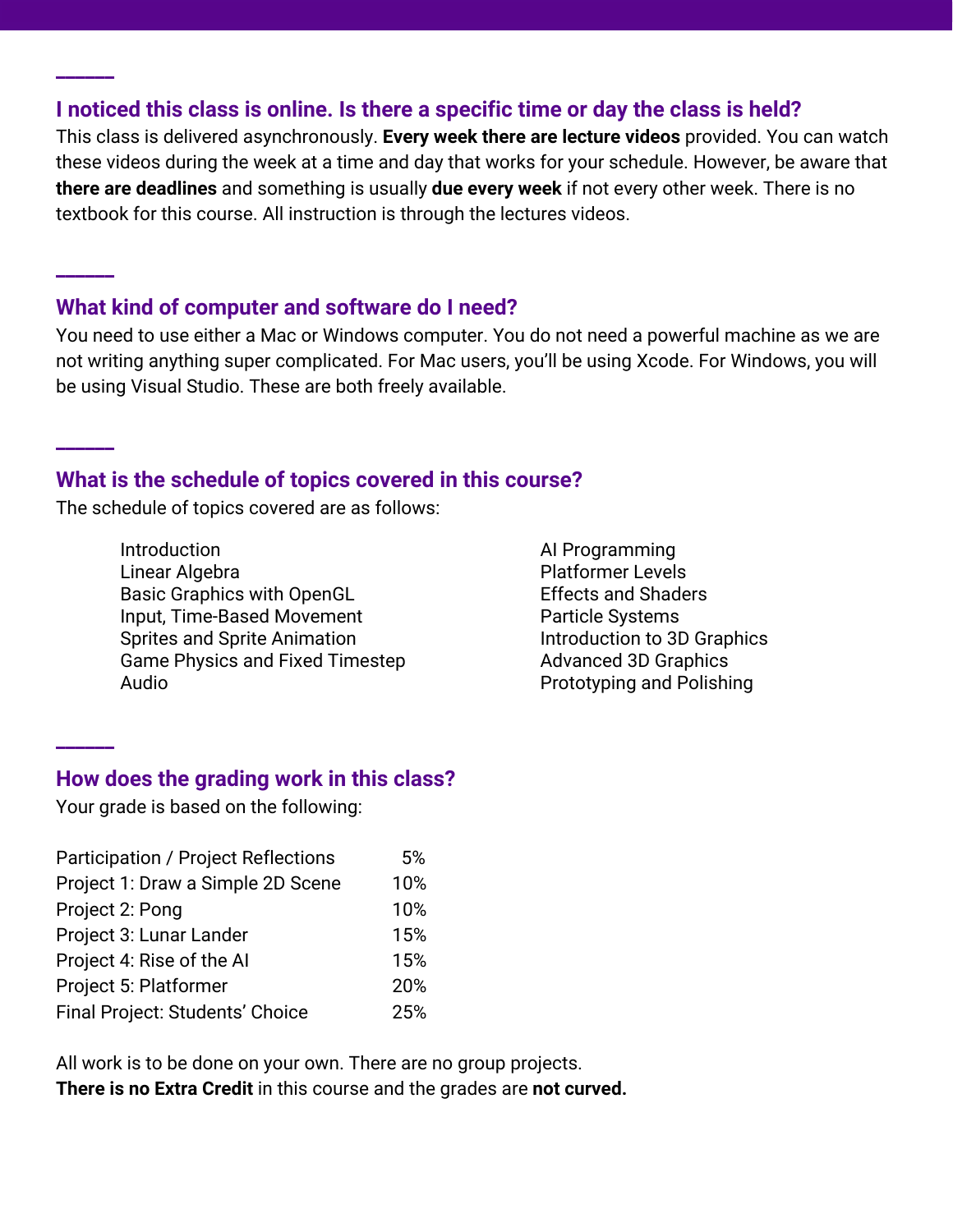#### **Participation?**

**\_\_\_\_\_\_**

**\_\_\_\_\_\_**

**\_\_\_\_\_\_**

**\_\_\_\_\_\_**

**\_\_\_\_\_\_**

You are **required** to post in the forums as part of your grade. You will discuss various topics and write a reflection for each project. Discussions are meant to be timely and will be **locked after 1 week**.

#### **What are the due dates and how are the projects submitted?**

**Look at NYU Classes** to see the due dates. It is your responsibility to know the due dates.

You must submit your code by the due date as a link to a **GitHub** repository. You will post the links to the Assignments area in NYU Classes. **Do not share your code!**

Due by 11:59pm means your project was successfully uploaded by that time. Start uploading your project at least an hour before the deadline. **Projects received 1 minute late are considered to be a day late**.

If there are any issues with uploading your project, you must **email me before the due date**. While I check email regularly, **do not expect a response over the weekend or close to deadlines**. Your code must compile. Code that does not compile will receive a grade of 0. Late projects will have **10 points deducted per day**. Late projects will **not be accepted after 2 days**.

#### **I'm stuck working on my project and can't figure something out. How can I get help?**

Students can reach out to me anytime: cquida@nyu.edu - If you are emailing me for help with your projects, **upload your entire project to github** and email me with the link (I need to see everything so I can help you). **Do not email screenshots of your code.**

Additionally, there is a forum in NYU Classes where **students can help each other**.

#### **Plagiarism is strictly forbidden!**

All work in this class is to be your own! If you use code that is not your own, use someone else's project as a reference, use any code you found online or in any kind of tutorial, you will get a 0.

#### **Moses Center Statement of Disability**

If you are a student with a disability who is requesting accommodations, please contact New York University's Moses Center for Students with Disabilities (CSD) at 212-998-4980 or mosescsd@nyu.edu. You must be registered with CSD to receive accommodations. Information about the Moses Center can be found at [www.nyu.edu/csd](http://www.nyu.edu/csd). The Moses Center is located at 726 Broadway on the 3rd floor.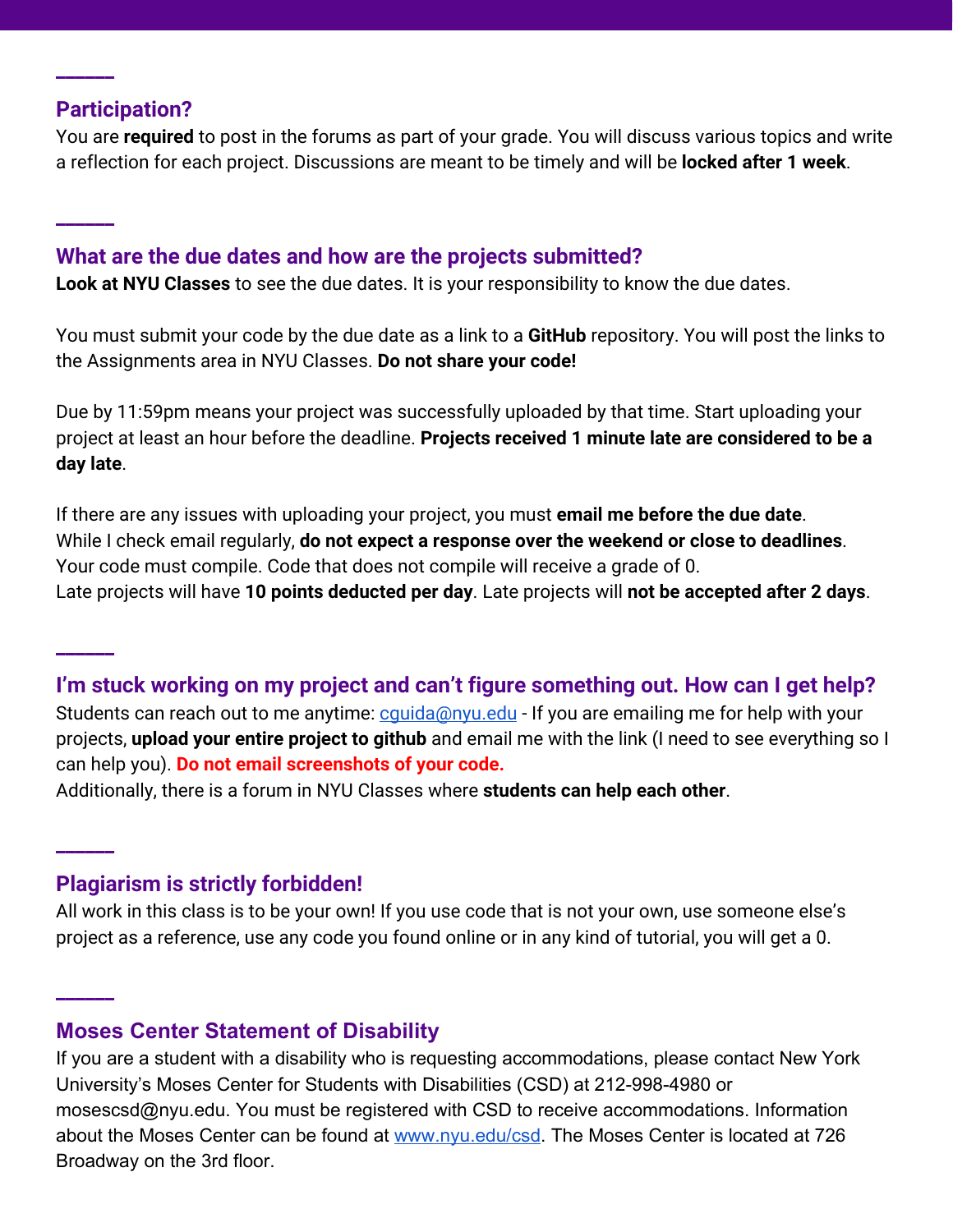## **NYU School of Engineering Policies and Procedures on Academic Misconduct – complete Student Code of Conduct [here](https://engineering.nyu.edu/campus-and-community/student-life/office-student-affairs/policies/student-code-conduct)**

**\_\_\_\_\_\_**

A. Introduction: The School of Engineering encourages academic excellence in an environment that promotes honesty, integrity, and fairness, and students at the School of Engineering are expected to exhibit those qualities in their academic work. It is through the process of submitting their own work and receiving honest feedback on that work that students may progress academically. Any act of academic dishonesty is seen as an attack upon the School and will not be tolerated. Furthermore, those who breach the School's rules on academic integrity will be sanctioned under this Policy. Students are responsible for familiarizing themselves with the School's Policy on Academic Misconduct.

B. Definition: Academic dishonesty may include misrepresentation, deception, dishonesty, or any act of falsification committed by a student to influence a grade or other academic evaluation. Academic dishonesty also includes intentionally damaging the academic work of others or assisting other students in acts of dishonesty. Common examples of academically dishonest behavior include, but are not limited to, the following:

1. Cheating: intentionally using or attempting to use unauthorized notes, books, electronic media, or electronic communications in an exam; talking with fellow students or looking at another person's work during an exam; submitting work prepared in advance for an in-class examination; having someone take an exam for you or taking an exam for someone else; violating other rules governing the administration of examinations.

2. Fabrication: including but not limited to, falsifying experimental data and/or citations.

3. Plagiarism: intentionally or knowingly representing the words or ideas of another as one's own in any academic exercise; failure to attribute direct quotations, paraphrases, or borrowed facts or information.

4. Unauthorized collaboration: working together on work meant to be done individually.

5. Duplicating work: presenting for grading the same work for more than one project or in more than one class, unless express and prior permission has been received from the course instructor(s) or research adviser involved.

6. Forgery: altering any academic document, including, but not limited to, academic records, admissions materials, or medical excuses.